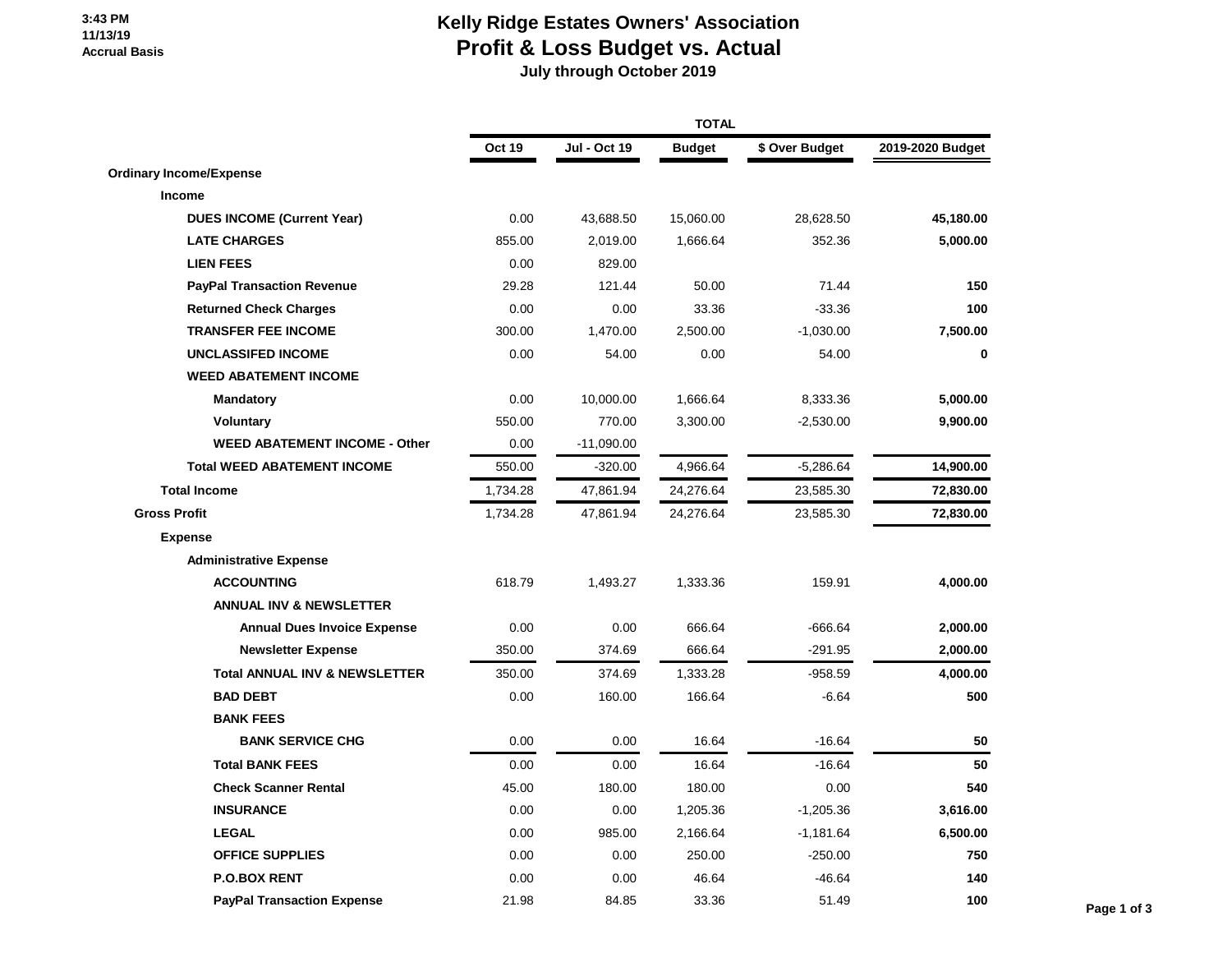### **3:43 PM 11/13/19 Accrual Basis**

## **Kelly Ridge Estates Owners' Association Profit & Loss Budget vs. Actual**

 **July through October 2019**

|                                            |          | <b>TOTAL</b>        |               |                |                  |  |  |
|--------------------------------------------|----------|---------------------|---------------|----------------|------------------|--|--|
|                                            | Oct 19   | <b>Jul - Oct 19</b> | <b>Budget</b> | \$ Over Budget | 2019-2020 Budget |  |  |
| <b>Payroll Expenses</b>                    |          |                     |               |                |                  |  |  |
| <b>Employer Taxes</b>                      | 0.00     | 0.00                | 0.00          | 0.00           | 0                |  |  |
| <b>Mileage Reimbursement</b>               | 0.00     | 0.00                | 0.00          | 0.00           | 0                |  |  |
| Wages                                      | 0.00     | 0.00                | 0.00          | 0.00           | 0                |  |  |
| <b>Payroll Expenses - Other</b>            | 0.00     | 0.00                | 0.00          | 0.00           | 0                |  |  |
| <b>Total Payroll Expenses</b>              | 0.00     | 0.00                | 0.00          | 0.00           | 0                |  |  |
| <b>POSTAGE</b>                             |          |                     |               |                |                  |  |  |
| <b>BULK PERMIT FEE</b>                     | 235.00   | 235.00              | 78.36         | 156.64         | 235              |  |  |
| <b>POSTAGE - Other</b>                     | 15.25    | 19.28               | 300.00        | $-280.72$      | 900              |  |  |
| <b>Total POSTAGE</b>                       | 250.25   | 254.28              | 378.36        | $-124.08$      | 1,135.00         |  |  |
| <b>PRINTING</b>                            | 0.00     | $-1.00$             | 100.00        | $-101.00$      | 300              |  |  |
| <b>Rent Expense</b>                        | 425.00   | 2,125.00            | 1,700.00      | 425.00         | 5,100.00         |  |  |
| <b>TELEPHONE &amp; INTERNET</b>            | 0.00     | 571.91              | 666.64        | $-94.73$       | 2,000.00         |  |  |
| <b>Utilities</b>                           | 31.15    | 343.46              | 183.36        | 160.10         | 550              |  |  |
| <b>Total Administrative Expense</b>        | 1,742.17 | 6,571.46            | 9,760.28      | $-3,188.82$    | 29,281.00        |  |  |
| <b>AUTO/MILEAGE EXPENSE</b>                | 99.76    | 272.60              | 0.00          | 272.60         | 0                |  |  |
| <b>Bank Service Charges</b>                | 0.00     | 0.00                | 0.00          | 0.00           | 0                |  |  |
| <b>Communications and Event Exp.</b>       |          |                     |               |                |                  |  |  |
| <b>SPECIAL EVENTS</b>                      |          |                     |               |                |                  |  |  |
| <b>Annual Meeting Expense</b>              | 0.00     | 0.00                | 133.36        | $-133.36$      | 400              |  |  |
| <b>CHRISTMAS TREE LIGHTING</b>             | 0.00     | 0.00                | 100.00        | $-100.00$      | 300              |  |  |
| <b>Meet &amp; Greet</b>                    | 0.00     | 0.00                | 66.64         | $-66.64$       | 200              |  |  |
| <b>Summer BBQ</b>                          | 0.00     | 0.00                | 66.64         | $-66.64$       | 200              |  |  |
| <b>SPECIAL EVENTS - Other</b>              | 0.00     | 279.74              | 100.00        | 179.74         | 300              |  |  |
| <b>Total SPECIAL EVENTS</b>                | 0.00     | 279.74              | 466.64        | $-186.90$      | 1,400.00         |  |  |
| <b>WEB SITE</b>                            | 0.00     | 646.70              | 78.36         | 568.34         | 235              |  |  |
| <b>Total Communications and Event Exp.</b> | 0.00     | 926.44              | 545.00        | 381.44         | 1,635.00         |  |  |
| <b>Executive Expenses</b>                  |          |                     |               |                |                  |  |  |
| <b>APRIL BALLOT MAILING</b>                | 0.00     | 0.00                | 833.36        | $-833.36$      | 2,500.00         |  |  |
| <b>CLEANUP PROJECT FALL</b>                | 1,352.44 | 5,144.44            | 500.00        | 4,644.44       | 1,500.00         |  |  |
| <b>CLEANUP PROJECT SPRING</b>              | 0.00     | 0.00                | 500.00        | $-500.00$      | 1,500.00         |  |  |
| <b>Security</b>                            | 0.00     | 0.00                | 166.64        | $-166.64$      | 500              |  |  |
| <b>Weed Abatement</b>                      |          |                     |               |                |                  |  |  |
|                                            |          |                     |               |                |                  |  |  |